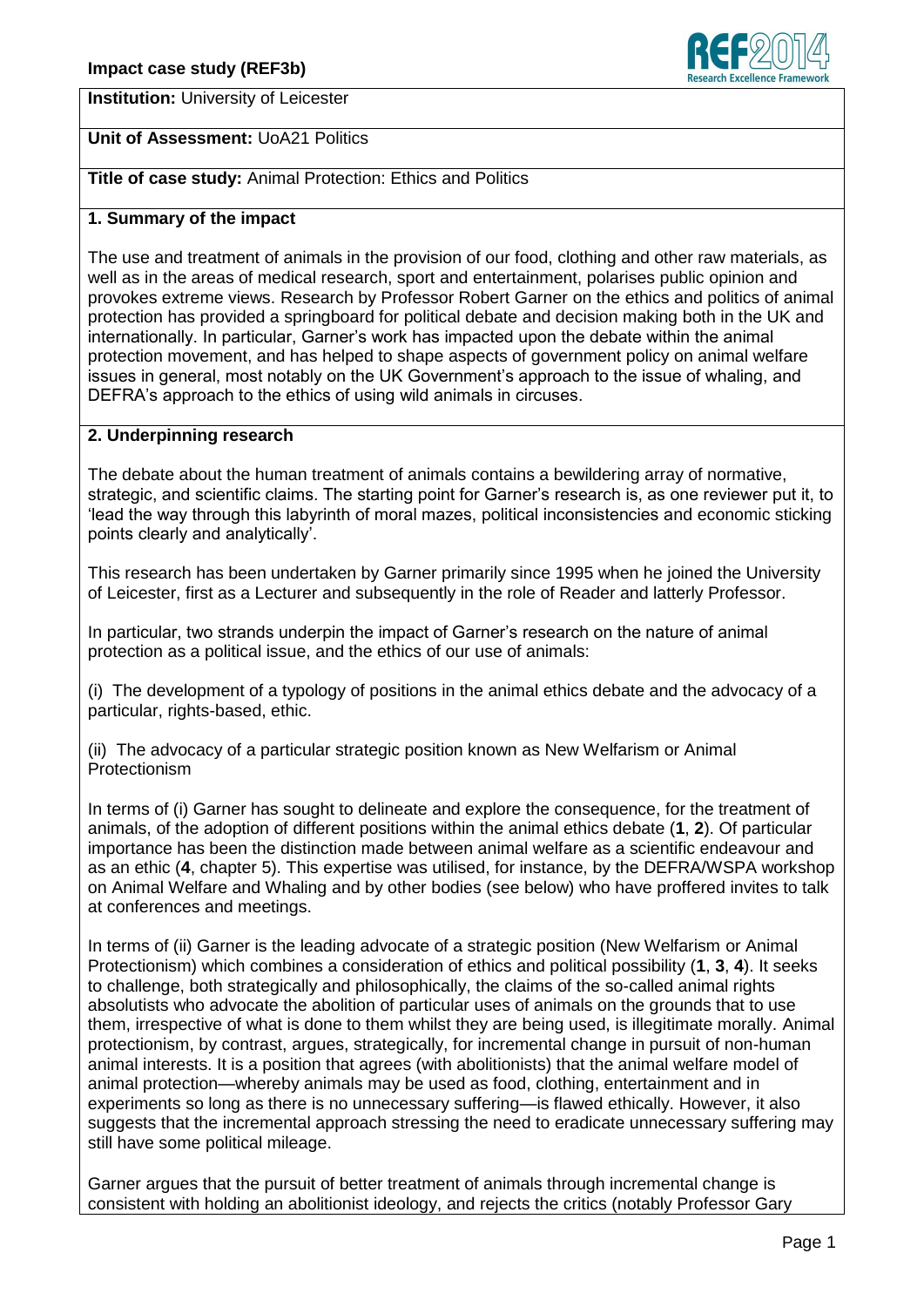

Francione, an American legal scholar) who argue that reforms that improve the treatment of animals persuade the public that the animals they use are being treated kindly, and that continued use is therefore justifiable (**3**).

Ethically, Garner argues that both the animal welfare and the abolitionist animal rights position are flawed. Rather, an approach that is based on the right of animals not to suffer is closer to the correct normative position, and this could, possibly, be consistent with the continued use of animals as a source of food and as subjects of scientific experiments.

### **3. References to the research**

- 1.Garner, R., *Animals, Politics and Morality* (Manchester University Press, second edition, 2004, 296 pp.).
- 2. Garner, R., *Animal Ethics* (Polity Press, 2005, 224 pp.)
- 3. Garner, R., *The Animal Rights Debate: Abolition or Regulation?* (Co-authored with Gary Francione, Columbia University Press: 2010, 288 pp. 50% contribution)
- 4. Garner, R., *A Theory of Justice for Animals*, Oxford: Oxford University Press, 2013
- 5. Garner, R., 'In Defence of Sentiency: A Response to Cochrane's Liberty Thesis' *Political Studies*, 59, 1, 2011, pp. 175-87.
- 6. Garner, R., 'Animal Welfare, Ethics and the Work of the International Whaling Commission', *Journal Of Global Ethics*, 7, 3, 2011, pp. 279-90.

#### Grants (Garner as the PI)

Award of a research grant totalling £7,673.78 from the RSPCA (1994-5) for a project on the politics of animal welfare in Britain and the United States. This was the first time the RSPCA had ever funded social science research.

Leverhulme Research Fellowship, £33,336. 'A Theory of Justice for Animals', awarded May 2009.

# **4. Details of the impact**

Professor Garner's work has facilitated debate which has effected change in key areas of animal welfare, including the controversial uses of wild animals in travelling circuses in the UK, and the hunting of whales (**A**, **B**, **C**). As a result, Garner has made an influential contribution to campaigns for social, economic, political and legal change.

His arguments – made from both political and ethical standpoints – have been employed by DEFRA in presenting to Parliament its case for an outright ban on the use of wild animals in travelling circuses. The proposed Wild Animals Circuses Bill, which was published in April 2013 by DEFRA, outlaws the use of species not normally domesticated in the UK from appearing in travelling circuses after December 2015. DEFRA has also introduced a stringent new licensing scheme which is designed to ensure the welfare of wild animals in circuses as the bill works its way through Parliament.

DEFRA consulted Garner on the contents of the bill – in particular the question of why it is unacceptable for wild animals to perform in travelling circuses but acceptable for them to appear in other entertainment spheres such as TV, film and theatre. Upon the Bill's publication, DEFRA wrote to Garner to thank him for his contribution to some of the work underpinning the justifications for its proposal. (**H**).

Based on Garner's study, DEFRA outlined its case to Parliament, saying: 'The Government does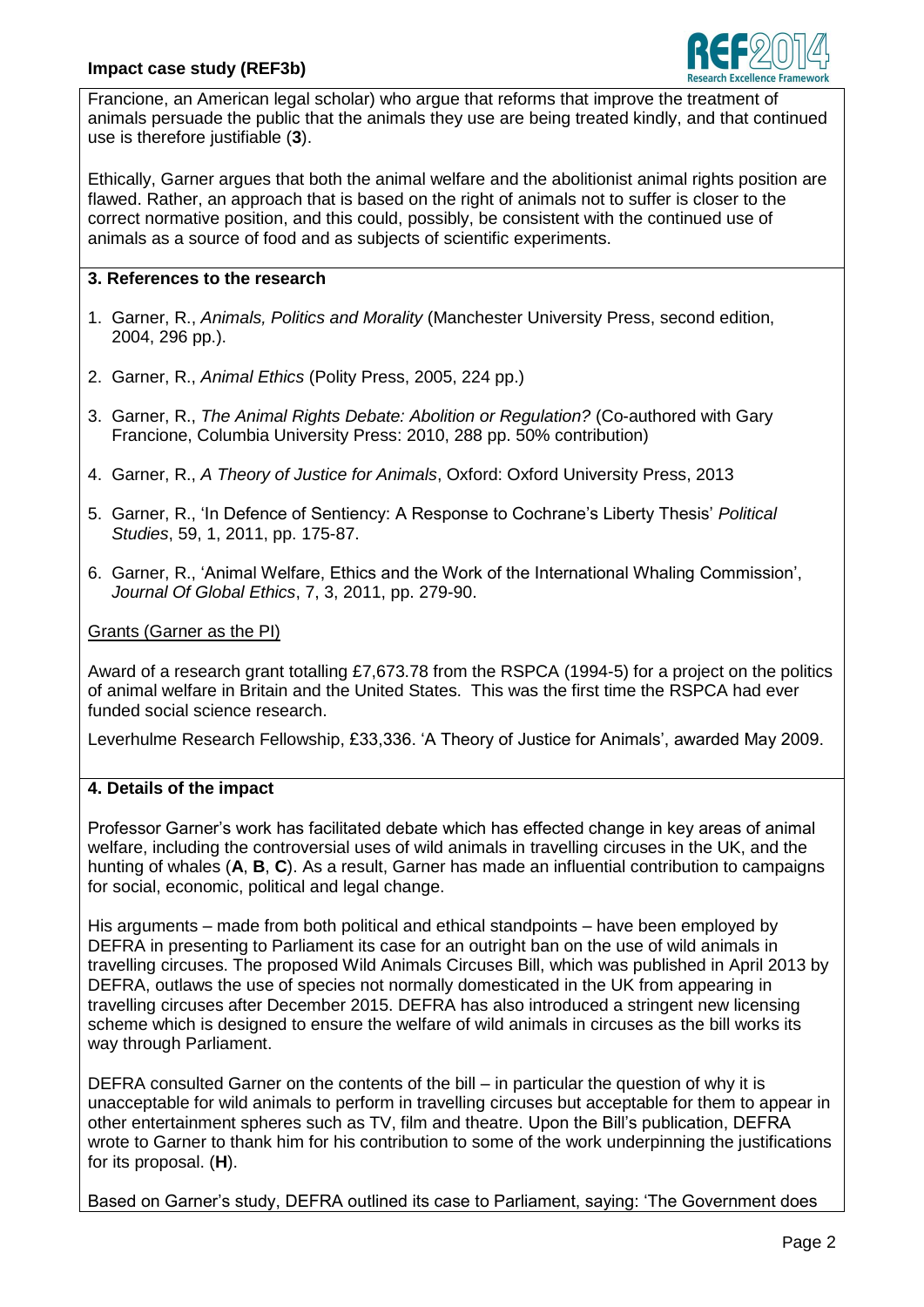

not believe it is appropriate to continue to use wild animals in travelling circuses because:

- People can still experience the circus without wild animals being part of the act.
- Wild animals are just that. They are not naturally suited to travelling circuses and may suffer as a result of not being able to follow their natural behavioural instincts.
- We should feel duty bound to recognise that wild animals have intrinsic value. Therefore we should respect their inherent wildness and its implications for their treatment.
- The practice adds nothing to our understanding and conservation of wild animals or the natural environment' (**I**).

Elsewhere in the field of animal protection, Garner's work has impacted upon the way in which the global welfare of whales is approached. His input contributed to the outcome that the International Whaling Commission (IWC) has for the first time recognised that animal welfare is an important and relevant consideration to be taken into account in the killing of whales, both directly through hunting and indirectly, and inadvertently, through other activities such as shipping and fishing. This changed conservation policy has led to the improved design of an important regulatory machinery for protecting the natural environment.

Garner was invited to prepare a briefing document on the Ethical Case against Whaling which was presented at a two-day workshop convened by the WSPA (World Society for the Protection of Animals) and DEFRA (**D**). The workshop's aim was to produce recommendations on the future role of animal welfare in the IWC's decision-making structure, with the resulting report submitted by the UK delegation to the IWC in 2011. Garner's contribution was to provide expert advice on the ethical dimension of whaling in general, and a clarification of the meaning of animal welfare in particular (**E**, **G**).

At the IWC's 2011 meeting, the UK formed an Intersessional Working Group which concluded that animal welfare is relevant across all the IWC's work. Drawing on the contents of the Workshop's report, the group reached consensus on a series of recommendations, including proposals for two animal welfare-focused workshops. At the IWC's meeting in 2012, the UK tabled the Intersessional Working Groups' report and recommendations, which were subsequently endorsed by consensus by the IWC (**F**).

In more general terms, Garner's work has shaped the debate within the animal rights movement which has historically coalesced around the abolition versus regulation question. Garner's work is cited within the movement as the principal academic justification for the latter position, thereby challenging established norms, and modes of thought and practice within the abolitionist strand of the animal rights movement (a strand which has been traditionally dominant). His research has impacted on stakeholders at all levels, with his work disseminated in a variety of forums including radio interviews, podcasts and newspaper articles. He has also given many talks and lectures throughout the world attended by both activists and academics. These have included recent keynote lectures to an animal rights gathering in Austria (in December 2011), to the International Animal Rights Conference in Luxembourg (in September 2012) and to a conference organised by the Australian RSPCA in Sydney (October 2012).

In addition, Garner has also played an essential role in the creation and development of the Centre for Animals and Social Justice (CASJ) – a third sector think tank which was launched in 2011 to focus on academic research and advocacy in animal protection public policy. [\(http://www.casj.org.uk/about/who-we-are/\)](http://www.casj.org.uk/about/who-we-are/). The CASJ was formed following a number of meetings between academics and activists. These included Dan Lyons and Angela Roberts from the antivivisection group Uncaged, Kim Stallwood, former CEO of the American animal rights group PETA, and Alistair Currie, Campaigns Coordinator at PETA in the UK. Lyons and Roberts now act as the paid organisers of the CASJ and Garner acts as the Chair of the Research Committee.

The CASJ seeks to build bridges between academia, advocates and policy makers. Through Garner, it has funded a series of seminars on animals and public policy at the University of Leicester (attended by academics, activists and public policy makers) as well as part-funding a